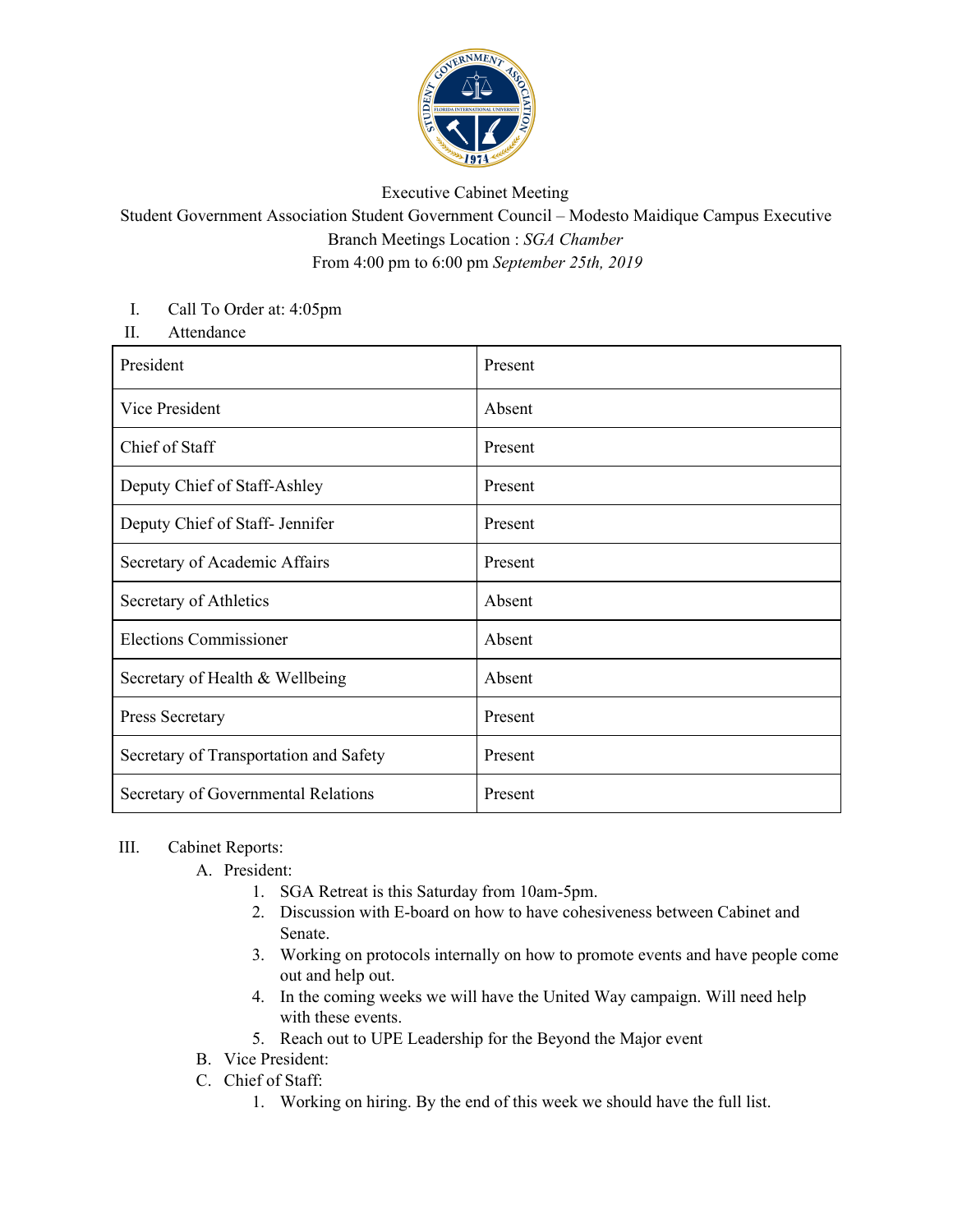- D. Deputy Chief of Staff-Ashley:
	- 1. Tailgating 101 is cancelled
		- a) On October 2ns we will have a pit event in collaboration with Campus Life.
			- (1) We will give out Jerseys and there will be food such as hot dogs.
			- (2) Next Wednesday during Cabinet we will table to talk with students on how tailgating works.
	- 2. Laid out the media plan for next week's events
	- 3. We need volunteers for Uncaging event on October 10th from 5-9pm
- E. Deputy Chief of Staff- Jennifer:
	- 1. Rescheduling meeting with Sabrina
	- 2. Working on initiatives to promote FIU in DC
- F. Secretary of Academic Affairs:t
	- 1. Meeting up with Emani next week Thursday in charge of Social Entrepreneurship in StartUp FIU to talk details about ChangeMaker week
	- 2. Beyond the Major event:
		- a) October 29th from 6-8pm at StartUp.
		- b) Each conference room will represent a College and have a representative.
			- (1) SIPA Model UN, Pre-Law Society
			- (2) Business IVHS, Piff
			- (3) CASE Sustainability club, CURE, and any club related to gender study and speech.
			- (4) CARTA BU Alpha, FIU Student Media
			- (5) Engineering UPE
			- (6) Student Development Black Student Union, Alternative Breaks, SGA.
		- c) The idea is for the student leaders to share their experience on how being involved helped them beyond their major.
		- d) Looking into organizations and clubs that are under each college.
- G. Secretary of Athletics:
	- 1. Working with CSO to figure attendance for october tailgates
	- 2. PINK confirmed
- H. Elections Commissioner:
- I. Secretary of Health & Wellbeing:
- J. Press Secretary:
	- 1. Pandemonium denied me
	- 2. Possibly work on a video recap for the week of Homecoming
	- 3. Discussing ways to get pictures out and promote sga. I know someone who knows how to create websites and we can send out links
- K. Secretary of Transportation and Safety:
	- 1. For Parking and Transportation Brendon is waiting to give a date for the next meeting sometime next week.
		- a) Also waiting to hear back from them to see when we can schedule a meeting to talk about our side of things and talk about student issues.
	- 2. For safety I talked to Bridgette and am waiting on a response from the person she contacted.
	- 3. Still waiting to hear back from Chief Casas regarding the Smoking Campaign
- L. Secretary of Governmental Relations: